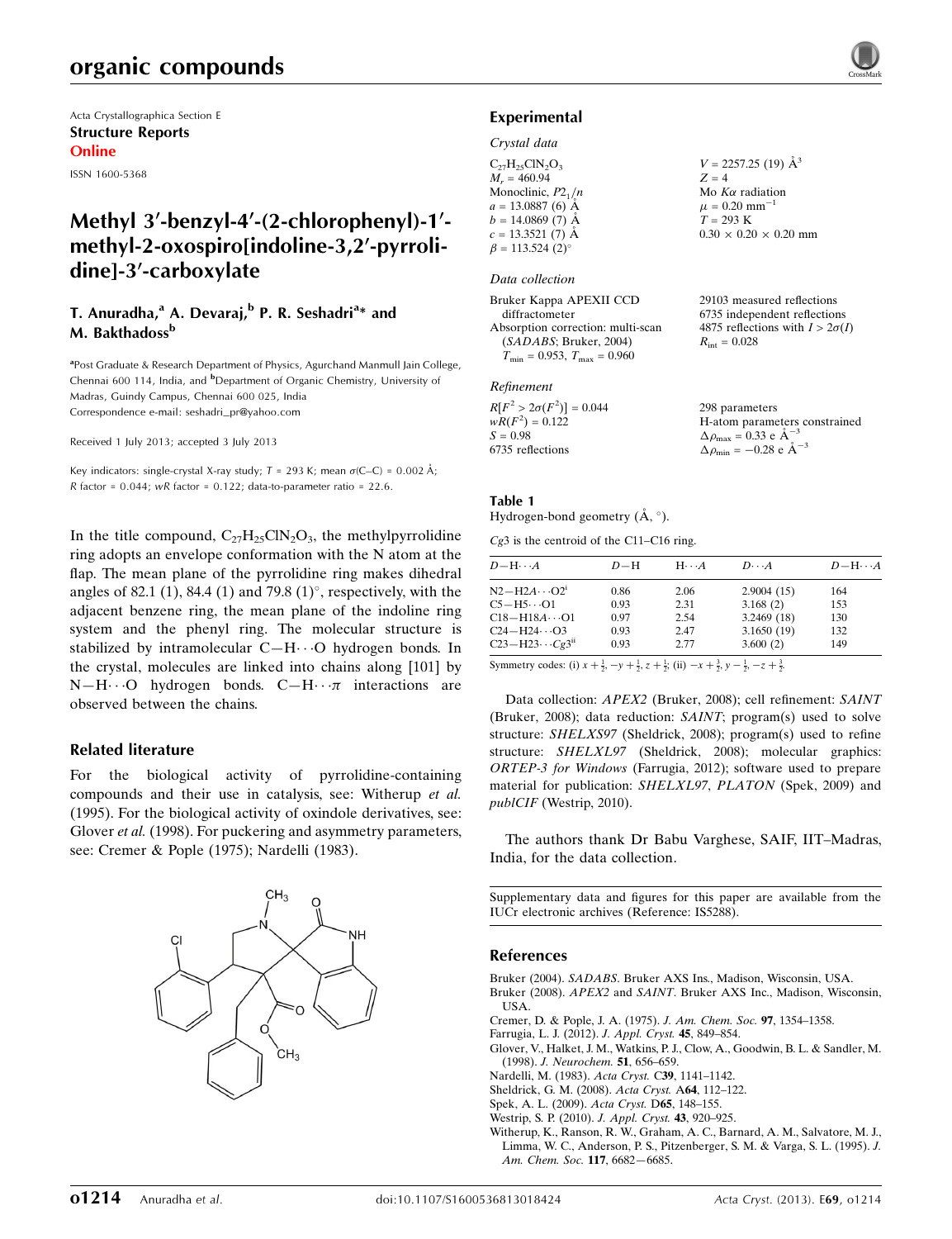# **supporting information**

*Acta Cryst.* (2013). E**69**, o1214 [doi:10.1107/S1600536813018424]

# **Methyl 3′-benzyl-4′-(2-chlorophenyl)-1′-methyl-2-oxospiro[indoline-3,2′ pyrrolidine]-3′-carboxylate**

# **T. Anuradha, A. Devaraj, P. R. Seshadri and M. Bakthadoss**

## **S1. Comment**

Pyrrolidine-containing compounds are of significant importance because of their biological activities and widespread employment in catalysis (Witherup *et al.*, 1995). Oxindole derivatives are of importance in the total synthesis of indole and oxindole alkaloids such as potent inhibitors of monoamine oxidase (MAO) in human urine and rat tissues (Glover *et al.*, 1998). We report herein the crystal structure of the title compound.

In the molecule the pyrrolidine ring (N1/C8–C10) adopts an envelope conformation with N1 atom located at the flap position having asymmetry parameter (Nardelli, 1983)  $\Delta C_S$  (N1) = 5.21 (2) Å and with the puckering parameters (Cremer and Pople, 1975)  $q2 = 0.396$  (2) Å and  $\Phi$ 2 = 172.6 (3)°. The sum of bond angles around N1 of the pyrrolidine ring [336.8] (1)<sup>o</sup>] is in accordance with *sp*<sup>3</sup> hybridization. The bond length C17—O1 = 1.210 (1) Å indicates a keto group in the indoline. The pyrrolidine ring (N1/C8–C10) is almost equatorial with indoline (C10–C17/N2), chlorophenyl (C1–C6/Cl1) and phenyl (C19–C24) rings by making dihedral angles of 84.4 (1), 82.1 (1) and 79.8 (1)°, respectively. The indoline ring (C10–C17/N2) makes dihedral angles of 39.5 (2) and 61.2 (1)° with chlorophenyl(C1–C6/Cl1) and the phenyl (C19–C24) rings, respectively.

The structure is stabilized by an intermolecular N—H···O hydrogen bond and C—H···O intramolecular hydrogen bonds. The crystal structure is further consolidated by C—H ···*Cg*3 interactions, where *Cg*3 is the centroid of C11–C16 ring.

## **S2. Experimental**

A mixture of (*E*)-methyl 2-benzyl-3-(2-chlorophenyl)acrylate (2 mmol, 0.58 g), isatin (2 mmol, 0.29 g) and sarcosine (2 mmol,  $0.18$  g) in acetonitrile (8 ml) was refluxed for about 10 h. After the completion of the reaction as indicated by TLC, the reaction mixture was concentrated. Then the resulting crude mass was diluted with water (10 ml) and extracted with ethyl acetate (3×10 ml). The combined organic layers were washed with brine (2×10 ml) and dried overanhydrous Na2SO4. The organic layer was concentrated and the crude sample was purified by column chromatography on silica gel (Acme 100–200 mesh), using ethyl acetate:hexane (1:4) to afford the title compound as a colourless solid in 72% yield.

#### **S3. Refinement**

Hydrogen atoms were positioned geometrically and allowed to ride on their parent atoms, with  $C-H = 0.93-0.97 \text{ Å}$  and N—H = 0.86 Å, and with  $U_{iso}(H) = 1.5U_{eq}(C)$  for methyl H atoms and 1.2 $U_{eq}(C$  or N) for other H atoms.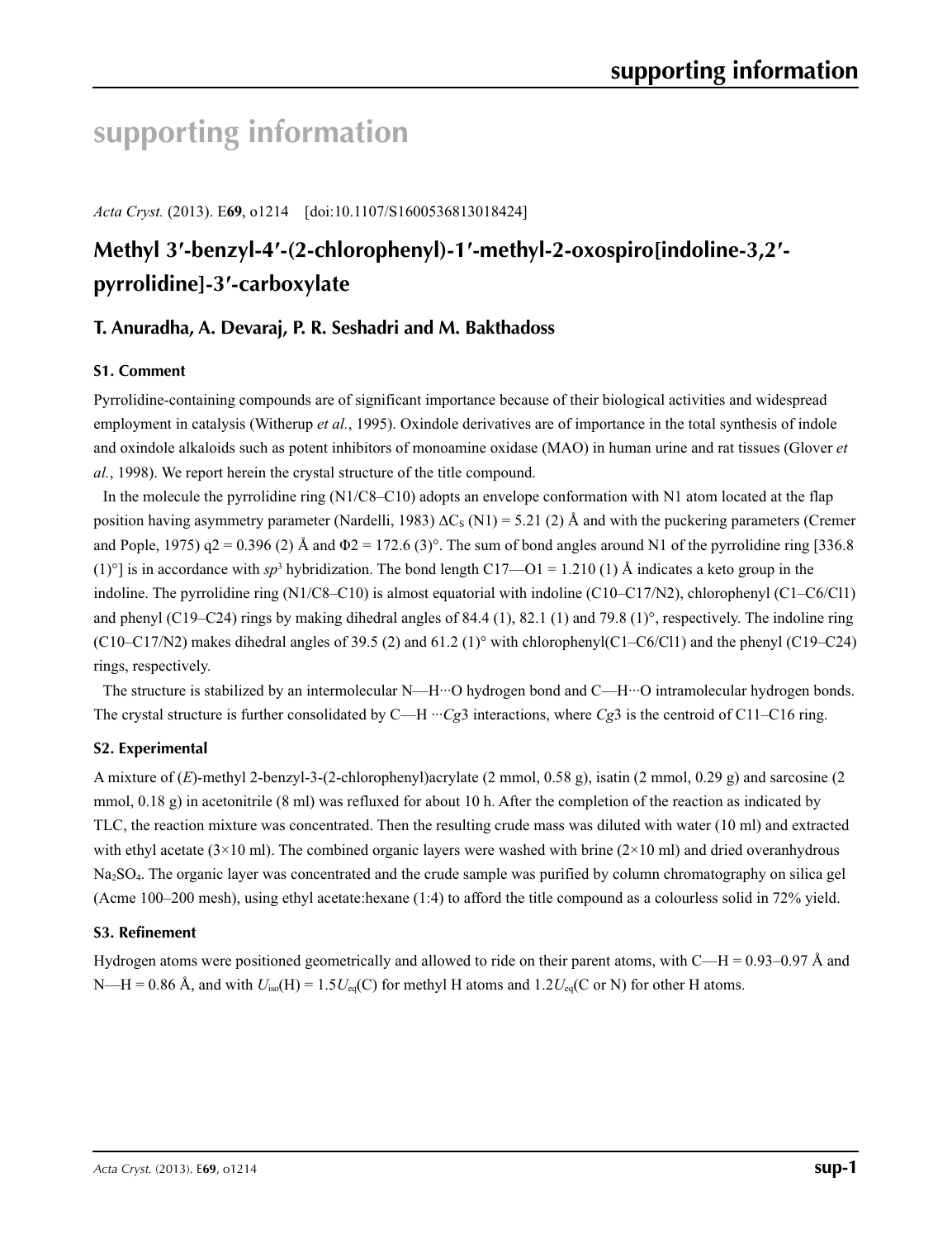

# **Figure 1**

Molecular structure of the title compound, showing the atom-numbering scheme with 30% probability displacement ellipsoids. H atoms are shown as spheres of arbitrary radius.



# **Figure 2**

A view of packing of the molecules with hydrogen bonds (dashed lines).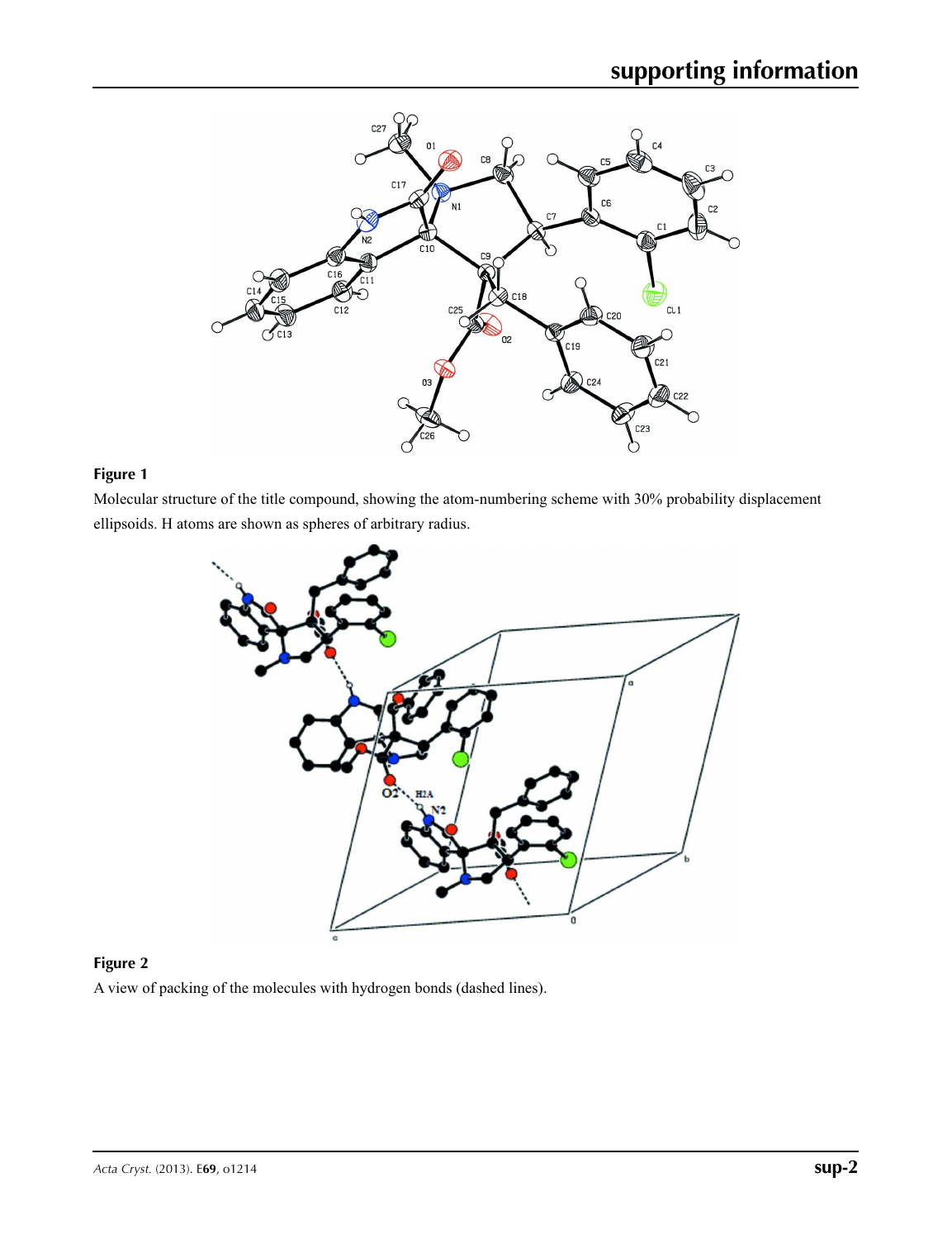### **Methyl 3′-benzyl-4′-(2-chlorophenyl)-1′-methyl-2-oxospiro[indoline-3,2′-pyrrolidine]-3′-carboxylate**

 $F(000) = 968$  $D_x = 1.356$  Mg m<sup>-3</sup>

 $\theta$  = 2.2–30.2°  $\mu$  = 0.20 mm<sup>-1</sup> *T* = 293 K Block, colourless  $0.30 \times 0.20 \times 0.20$  mm

Mo *Kα* radiation, *λ* = 0.71073 Å Cell parameters from 6735 reflections

#### *Crystal data*

 $C_{27}H_{25}CIN_2O_3$  $M_r = 460.94$ Monoclinic, *P*21/*n* Hall symbol: -P 2yn  $a = 13.0887(6)$  Å  $b = 14.0869(7)$  Å  $c = 13.3521(7)$  Å  $\beta$  = 113.524 (2)<sup>o</sup>  $V = 2257.25(19)$  Å<sup>3</sup>  $Z = 4$ 

#### *Data collection*

| Bruker Kappa APEXII CCD<br>diffractometer | 29103 measured reflections<br>6735 independent reflections              |
|-------------------------------------------|-------------------------------------------------------------------------|
| Radiation source: fine-focus sealed tube  | 4875 reflections with $I > 2\sigma(I)$                                  |
| Graphite monochromator                    | $R_{\text{int}} = 0.028$                                                |
| $\omega$ and $\varphi$ scan               | $\theta_{\text{max}} = 30.3^{\circ}, \theta_{\text{min}} = 2.2^{\circ}$ |
| Absorption correction: multi-scan         | $h = -18 \rightarrow 16$                                                |
| (SADABS; Bruker, 2004)                    | $k = -19 \rightarrow 19$                                                |
| $T_{\min}$ = 0.953, $T_{\max}$ = 0.960    | $l = -18 \rightarrow 16$                                                |
| Refinement                                |                                                                         |

| Refinement on $F^2$                             | Secondary atom site location: difference Fourier             |
|-------------------------------------------------|--------------------------------------------------------------|
| Least-squares matrix: full                      | map                                                          |
| $R[F^2 > 2\sigma(F^2)] = 0.044$                 | Hydrogen site location: inferred from                        |
| $wR(F^2) = 0.122$                               | neighbouring sites                                           |
| $S = 0.98$                                      | H-atom parameters constrained                                |
| 6735 reflections                                | $w = 1/[\sigma^2(F_0^2) + (0.0529P)^2 + 0.8661P]$            |
| 298 parameters                                  | where $P = (F_o^2 + 2F_c^2)/3$                               |
| 0 restraints                                    | $(\Delta/\sigma)_{\text{max}} = 0.001$                       |
| Primary atom site location: structure-invariant | $\Delta \rho_{\text{max}} = 0.33 \text{ e } \text{\AA}^{-3}$ |
| direct methods                                  | $\Delta\rho_{\rm min} = -0.28$ e Å <sup>-3</sup>             |

#### *Special details*

**Geometry**. All e.s.d.'s (except the e.s.d. in the dihedral angle between two l.s. planes) are estimated using the full covariance matrix. The cell e.s.d.'s are taken into account individually in the estimation of e.s.d.'s in distances, angles and torsion angles; correlations between e.s.d.'s in cell parameters are only used when they are defined by crystal symmetry. An approximate (isotropic) treatment of cell e.s.d.'s is used for estimating e.s.d.'s involving l.s. planes.

**Refinement**. Refinement of  $F^2$  against ALL reflections. The weighted  $R$ -factor  $wR$  and goodness of fit  $S$  are based on  $F^2$ , conventional *R*-factors *R* are based on *F*, with *F* set to zero for negative  $F^2$ . The threshold expression of  $F^2 > \sigma(F^2)$  is used only for calculating *R*-factors(gt) *etc*. and is not relevant to the choice of reflections for refinement. *R*-factors based on *F*<sup>2</sup> are statistically about twice as large as those based on *F*, and *R*- factors based on ALL data will be even larger.

*Fractional atomic coordinates and isotropic or equivalent isotropic displacement parameters (Å<sup>2</sup>)* 

|                |            |            |            | $U_{\rm iso} * / U_{\rm eq}$ |  |
|----------------|------------|------------|------------|------------------------------|--|
| C <sub>1</sub> | 0.65520(4) | 0.17226(3) | 0.69233(3) | 0.05286(13)                  |  |
| O <sub>1</sub> | 0.87657(9) | 0.41364(8) | 1.12278(9) | 0.0420(3)                    |  |
| O <sub>2</sub> | 0.59975(8) | 0.11329(8) | 0.94843(9) | 0.0434(3)                    |  |
| O <sub>3</sub> | 0.75502(8) | 0.06272(7) | 1.08175(8) | 0.0335(2)                    |  |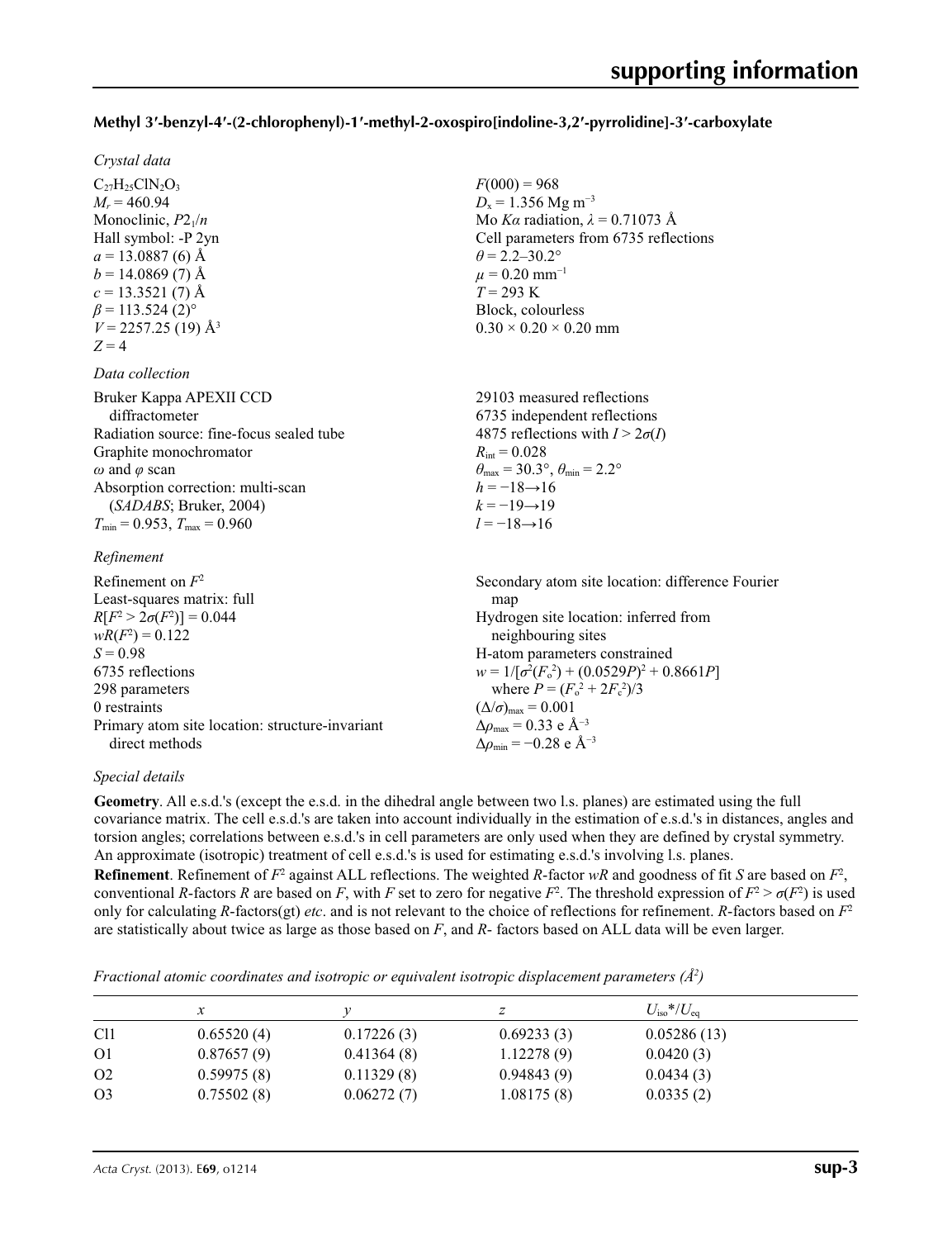| 0.64083(9)  | 0.32985(8)                                                                                                                                                                                                                                                                                                                                                                                                                                                                    | 1.04601(9)                                                                                                                                                                                                                                                                                                                                                                                                                                                                            | 0.0297(2)                                                                                                                                                                                                                                                                                                                                                                                                                                                                                 |
|-------------|-------------------------------------------------------------------------------------------------------------------------------------------------------------------------------------------------------------------------------------------------------------------------------------------------------------------------------------------------------------------------------------------------------------------------------------------------------------------------------|---------------------------------------------------------------------------------------------------------------------------------------------------------------------------------------------------------------------------------------------------------------------------------------------------------------------------------------------------------------------------------------------------------------------------------------------------------------------------------------|-------------------------------------------------------------------------------------------------------------------------------------------------------------------------------------------------------------------------------------------------------------------------------------------------------------------------------------------------------------------------------------------------------------------------------------------------------------------------------------------|
| 0.90123(10) | 0.31908(9)                                                                                                                                                                                                                                                                                                                                                                                                                                                                    | 1.26947(10)                                                                                                                                                                                                                                                                                                                                                                                                                                                                           | 0.0366(3)                                                                                                                                                                                                                                                                                                                                                                                                                                                                                 |
| 0.9655      |                                                                                                                                                                                                                                                                                                                                                                                                                                                                               |                                                                                                                                                                                                                                                                                                                                                                                                                                                                                       | $0.044*$                                                                                                                                                                                                                                                                                                                                                                                                                                                                                  |
|             |                                                                                                                                                                                                                                                                                                                                                                                                                                                                               |                                                                                                                                                                                                                                                                                                                                                                                                                                                                                       | 0.0377(3)                                                                                                                                                                                                                                                                                                                                                                                                                                                                                 |
|             |                                                                                                                                                                                                                                                                                                                                                                                                                                                                               |                                                                                                                                                                                                                                                                                                                                                                                                                                                                                       | 0.0517(4)                                                                                                                                                                                                                                                                                                                                                                                                                                                                                 |
|             |                                                                                                                                                                                                                                                                                                                                                                                                                                                                               |                                                                                                                                                                                                                                                                                                                                                                                                                                                                                       | $0.062*$                                                                                                                                                                                                                                                                                                                                                                                                                                                                                  |
|             |                                                                                                                                                                                                                                                                                                                                                                                                                                                                               |                                                                                                                                                                                                                                                                                                                                                                                                                                                                                       | 0.0566(5)                                                                                                                                                                                                                                                                                                                                                                                                                                                                                 |
|             |                                                                                                                                                                                                                                                                                                                                                                                                                                                                               |                                                                                                                                                                                                                                                                                                                                                                                                                                                                                       | $0.068*$                                                                                                                                                                                                                                                                                                                                                                                                                                                                                  |
|             |                                                                                                                                                                                                                                                                                                                                                                                                                                                                               |                                                                                                                                                                                                                                                                                                                                                                                                                                                                                       | 0.0489(4)                                                                                                                                                                                                                                                                                                                                                                                                                                                                                 |
|             |                                                                                                                                                                                                                                                                                                                                                                                                                                                                               |                                                                                                                                                                                                                                                                                                                                                                                                                                                                                       | $0.059*$                                                                                                                                                                                                                                                                                                                                                                                                                                                                                  |
|             |                                                                                                                                                                                                                                                                                                                                                                                                                                                                               |                                                                                                                                                                                                                                                                                                                                                                                                                                                                                       | 0.0387(3)                                                                                                                                                                                                                                                                                                                                                                                                                                                                                 |
|             |                                                                                                                                                                                                                                                                                                                                                                                                                                                                               |                                                                                                                                                                                                                                                                                                                                                                                                                                                                                       | $0.046*$                                                                                                                                                                                                                                                                                                                                                                                                                                                                                  |
|             |                                                                                                                                                                                                                                                                                                                                                                                                                                                                               |                                                                                                                                                                                                                                                                                                                                                                                                                                                                                       | 0.0313(3)                                                                                                                                                                                                                                                                                                                                                                                                                                                                                 |
|             |                                                                                                                                                                                                                                                                                                                                                                                                                                                                               |                                                                                                                                                                                                                                                                                                                                                                                                                                                                                       | 0.0286(3)                                                                                                                                                                                                                                                                                                                                                                                                                                                                                 |
|             |                                                                                                                                                                                                                                                                                                                                                                                                                                                                               |                                                                                                                                                                                                                                                                                                                                                                                                                                                                                       | $0.034*$                                                                                                                                                                                                                                                                                                                                                                                                                                                                                  |
|             |                                                                                                                                                                                                                                                                                                                                                                                                                                                                               |                                                                                                                                                                                                                                                                                                                                                                                                                                                                                       | 0.0348(3)                                                                                                                                                                                                                                                                                                                                                                                                                                                                                 |
|             |                                                                                                                                                                                                                                                                                                                                                                                                                                                                               |                                                                                                                                                                                                                                                                                                                                                                                                                                                                                       | $0.042*$                                                                                                                                                                                                                                                                                                                                                                                                                                                                                  |
|             |                                                                                                                                                                                                                                                                                                                                                                                                                                                                               |                                                                                                                                                                                                                                                                                                                                                                                                                                                                                       | $0.042*$                                                                                                                                                                                                                                                                                                                                                                                                                                                                                  |
|             |                                                                                                                                                                                                                                                                                                                                                                                                                                                                               |                                                                                                                                                                                                                                                                                                                                                                                                                                                                                       | 0.0248(2)                                                                                                                                                                                                                                                                                                                                                                                                                                                                                 |
|             |                                                                                                                                                                                                                                                                                                                                                                                                                                                                               |                                                                                                                                                                                                                                                                                                                                                                                                                                                                                       | 0.0262(3)                                                                                                                                                                                                                                                                                                                                                                                                                                                                                 |
|             |                                                                                                                                                                                                                                                                                                                                                                                                                                                                               |                                                                                                                                                                                                                                                                                                                                                                                                                                                                                       | 0.0289(3)                                                                                                                                                                                                                                                                                                                                                                                                                                                                                 |
|             |                                                                                                                                                                                                                                                                                                                                                                                                                                                                               |                                                                                                                                                                                                                                                                                                                                                                                                                                                                                       |                                                                                                                                                                                                                                                                                                                                                                                                                                                                                           |
|             |                                                                                                                                                                                                                                                                                                                                                                                                                                                                               |                                                                                                                                                                                                                                                                                                                                                                                                                                                                                       | 0.0364(3)<br>$0.044*$                                                                                                                                                                                                                                                                                                                                                                                                                                                                     |
|             |                                                                                                                                                                                                                                                                                                                                                                                                                                                                               |                                                                                                                                                                                                                                                                                                                                                                                                                                                                                       |                                                                                                                                                                                                                                                                                                                                                                                                                                                                                           |
|             |                                                                                                                                                                                                                                                                                                                                                                                                                                                                               |                                                                                                                                                                                                                                                                                                                                                                                                                                                                                       | 0.0441(4)                                                                                                                                                                                                                                                                                                                                                                                                                                                                                 |
|             |                                                                                                                                                                                                                                                                                                                                                                                                                                                                               |                                                                                                                                                                                                                                                                                                                                                                                                                                                                                       | $0.053*$                                                                                                                                                                                                                                                                                                                                                                                                                                                                                  |
|             |                                                                                                                                                                                                                                                                                                                                                                                                                                                                               |                                                                                                                                                                                                                                                                                                                                                                                                                                                                                       | 0.0468(4)                                                                                                                                                                                                                                                                                                                                                                                                                                                                                 |
|             |                                                                                                                                                                                                                                                                                                                                                                                                                                                                               |                                                                                                                                                                                                                                                                                                                                                                                                                                                                                       | $0.056*$                                                                                                                                                                                                                                                                                                                                                                                                                                                                                  |
|             |                                                                                                                                                                                                                                                                                                                                                                                                                                                                               |                                                                                                                                                                                                                                                                                                                                                                                                                                                                                       | 0.0444(4)                                                                                                                                                                                                                                                                                                                                                                                                                                                                                 |
|             |                                                                                                                                                                                                                                                                                                                                                                                                                                                                               |                                                                                                                                                                                                                                                                                                                                                                                                                                                                                       | $0.053*$                                                                                                                                                                                                                                                                                                                                                                                                                                                                                  |
|             |                                                                                                                                                                                                                                                                                                                                                                                                                                                                               |                                                                                                                                                                                                                                                                                                                                                                                                                                                                                       | 0.0325(3)                                                                                                                                                                                                                                                                                                                                                                                                                                                                                 |
|             |                                                                                                                                                                                                                                                                                                                                                                                                                                                                               |                                                                                                                                                                                                                                                                                                                                                                                                                                                                                       | 0.0306(3)                                                                                                                                                                                                                                                                                                                                                                                                                                                                                 |
|             |                                                                                                                                                                                                                                                                                                                                                                                                                                                                               |                                                                                                                                                                                                                                                                                                                                                                                                                                                                                       | 0.0290(3)                                                                                                                                                                                                                                                                                                                                                                                                                                                                                 |
|             |                                                                                                                                                                                                                                                                                                                                                                                                                                                                               |                                                                                                                                                                                                                                                                                                                                                                                                                                                                                       | $0.035*$                                                                                                                                                                                                                                                                                                                                                                                                                                                                                  |
|             |                                                                                                                                                                                                                                                                                                                                                                                                                                                                               |                                                                                                                                                                                                                                                                                                                                                                                                                                                                                       | $0.035*$                                                                                                                                                                                                                                                                                                                                                                                                                                                                                  |
|             |                                                                                                                                                                                                                                                                                                                                                                                                                                                                               |                                                                                                                                                                                                                                                                                                                                                                                                                                                                                       | 0.0287(3)                                                                                                                                                                                                                                                                                                                                                                                                                                                                                 |
|             |                                                                                                                                                                                                                                                                                                                                                                                                                                                                               |                                                                                                                                                                                                                                                                                                                                                                                                                                                                                       | 0.0377(3)                                                                                                                                                                                                                                                                                                                                                                                                                                                                                 |
|             |                                                                                                                                                                                                                                                                                                                                                                                                                                                                               |                                                                                                                                                                                                                                                                                                                                                                                                                                                                                       | $0.045*$                                                                                                                                                                                                                                                                                                                                                                                                                                                                                  |
|             |                                                                                                                                                                                                                                                                                                                                                                                                                                                                               |                                                                                                                                                                                                                                                                                                                                                                                                                                                                                       | 0.0476(4)                                                                                                                                                                                                                                                                                                                                                                                                                                                                                 |
|             |                                                                                                                                                                                                                                                                                                                                                                                                                                                                               |                                                                                                                                                                                                                                                                                                                                                                                                                                                                                       | $0.057*$                                                                                                                                                                                                                                                                                                                                                                                                                                                                                  |
| 0.98273(15) | 0.05323(13)                                                                                                                                                                                                                                                                                                                                                                                                                                                                   | 0.81053(14)                                                                                                                                                                                                                                                                                                                                                                                                                                                                           | 0.0474(4)                                                                                                                                                                                                                                                                                                                                                                                                                                                                                 |
| 1.0050      | 0.0229                                                                                                                                                                                                                                                                                                                                                                                                                                                                        | 0.7607                                                                                                                                                                                                                                                                                                                                                                                                                                                                                | $0.057*$                                                                                                                                                                                                                                                                                                                                                                                                                                                                                  |
| 0.90285(14) | 0.01356(12)                                                                                                                                                                                                                                                                                                                                                                                                                                                                   | 0.83900(14)                                                                                                                                                                                                                                                                                                                                                                                                                                                                           | 0.0443(4)                                                                                                                                                                                                                                                                                                                                                                                                                                                                                 |
| 0.8708      | $-0.0441$                                                                                                                                                                                                                                                                                                                                                                                                                                                                     | 0.8085                                                                                                                                                                                                                                                                                                                                                                                                                                                                                | $0.053*$                                                                                                                                                                                                                                                                                                                                                                                                                                                                                  |
| 0.86929(12) | 0.05847(11)                                                                                                                                                                                                                                                                                                                                                                                                                                                                   | 0.91287(13)                                                                                                                                                                                                                                                                                                                                                                                                                                                                           | 0.0380(3)                                                                                                                                                                                                                                                                                                                                                                                                                                                                                 |
| 0.8150      | 0.0304                                                                                                                                                                                                                                                                                                                                                                                                                                                                        | 0.9316                                                                                                                                                                                                                                                                                                                                                                                                                                                                                | $0.046*$                                                                                                                                                                                                                                                                                                                                                                                                                                                                                  |
| 0.69557(11) | 0.12675(9)                                                                                                                                                                                                                                                                                                                                                                                                                                                                    | 1.00893(10)                                                                                                                                                                                                                                                                                                                                                                                                                                                                           | 0.0277(3)                                                                                                                                                                                                                                                                                                                                                                                                                                                                                 |
| 0.69898(15) | $-0.02398(12)$                                                                                                                                                                                                                                                                                                                                                                                                                                                                | 1.08696(15)                                                                                                                                                                                                                                                                                                                                                                                                                                                                           | 0.0484(4)                                                                                                                                                                                                                                                                                                                                                                                                                                                                                 |
| 0.7497      | $-0.0646$                                                                                                                                                                                                                                                                                                                                                                                                                                                                     | 1.1422                                                                                                                                                                                                                                                                                                                                                                                                                                                                                | $0.073*$                                                                                                                                                                                                                                                                                                                                                                                                                                                                                  |
|             | 0.74514(13)<br>0.79808(15)<br>0.7841<br>0.87159(16)<br>0.9073<br>0.89246(15)<br>0.9430<br>0.83802(13)<br>0.8519<br>0.76294(11)<br>0.69843(11)<br>0.6372<br>0.64501(12)<br>0.6898<br>0.5707<br>0.76153(10)<br>0.74498(10)<br>0.74272(11)<br>0.66310(12)<br>0.5973<br>0.68229(15)<br>0.6293<br>0.77965(16)<br>0.7919<br>0.85906(14)<br>0.9239<br>0.83831(11)<br>0.84848(11)<br>0.88559(10)<br>0.9254<br>0.9140<br>0.91513(11)<br>0.99679(13)<br>1.0299<br>1.03006(16)<br>1.0844 | 0.3395<br>0.26845(11)<br>0.30118(15)<br>0.2729<br>0.37590(16)<br>0.3983<br>0.41751(13)<br>0.4674<br>0.38500(11)<br>0.4144<br>0.30942(10)<br>0.27784(10)<br>0.2379<br>0.36094(11)<br>0.4179<br>0.3737<br>0.21839(9)<br>0.28097(9)<br>0.22971(10)<br>0.17276(11)<br>0.1591<br>0.13580(12)<br>0.0967<br>0.15694(13)<br>0.1306<br>0.21627(12)<br>0.2313<br>0.25255(10)<br>0.34756(10)<br>0.19699(10)<br>0.2569<br>0.1602<br>0.14448(10)<br>0.18304(11)<br>0.2402<br>0.13863(12)<br>0.1662 | 1.3133<br>0.74148(12)<br>0.67659(14)<br>0.6094<br>0.71259(16)<br>0.6694<br>0.81149(16)<br>0.8360<br>0.87492(13)<br>0.9415<br>0.84199(11)<br>0.90838(10)<br>0.8602<br>0.94391(12)<br>0.9548<br>0.8896<br>1.01578(10)<br>1.10802(10)<br>1.20696(10)<br>1.21911 (12)<br>1.1595<br>1.32176 (14)<br>1.3307<br>1.41035(13)<br>1.4780<br>1.40071(12)<br>1.4607<br>1.29825(11)<br>1.16400(12)<br>1.04371(11)<br>1.0590<br>1.1107<br>0.95948(11)<br>0.93025(13)<br>0.9612<br>0.85642(15)<br>0.8375 |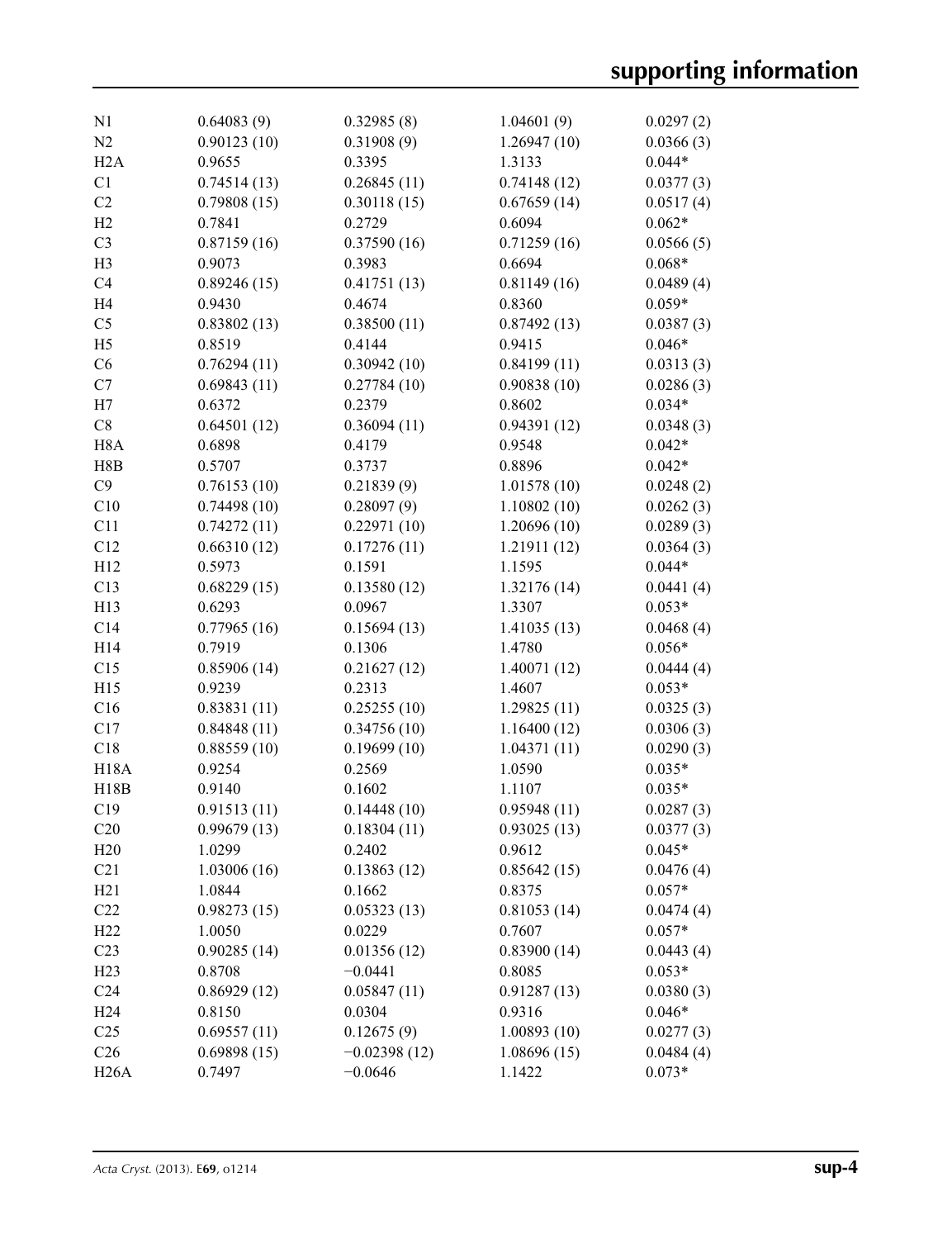# **supporting information**

| 0.6735      | $-0.0556$   | 1.0175      | $0.073*$  |
|-------------|-------------|-------------|-----------|
| 0.6364      | $-0.0096$   | 1.1046      | $0.073*$  |
| 0.60968(14) | 0.40408(12) | 1.10432(14) | 0.0427(4) |
| 0.5402      | 0.4319      | 1.0568      | $0.064*$  |
| 0.6664      | 0.4521      | 1.1276      | $0.064*$  |
| 0.6018      | 0.3772      | 1.1670      | $0.064*$  |
|             |             |             |           |

*Atomic displacement parameters (Å2 )*

|                 | $U^{11}$   | $U^{22}$   | $U^{33}$   | $U^{12}$     | $U^{13}$     | $U^{23}$       |
|-----------------|------------|------------|------------|--------------|--------------|----------------|
| C11             | 0.0585(3)  | 0.0513(3)  | 0.0387(2)  | $-0.0011(2)$ | 0.00890(18)  | $-0.00687(17)$ |
| O <sub>1</sub>  | 0.0440(6)  | 0.0340(6)  | 0.0505(6)  | $-0.0111(5)$ | 0.0216(5)    | $-0.0061(5)$   |
| O2              | 0.0317(5)  | 0.0397(6)  | 0.0438(6)  | $-0.0094(4)$ | $-0.0005(4)$ | 0.0098(5)      |
| O <sub>3</sub>  | 0.0341(5)  | 0.0279(5)  | 0.0342(5)  | 0.0001(4)    | 0.0093(4)    | 0.0072(4)      |
| N1              | 0.0268(5)  | 0.0312(6)  | 0.0313(5)  | 0.0051(4)    | 0.0118(4)    | 0.0042(4)      |
| N2              | 0.0278(6)  | 0.0421(7)  | 0.0344(6)  | $-0.0044(5)$ | 0.0066(5)    | $-0.0083(5)$   |
| C1              | 0.0384(7)  | 0.0406(8)  | 0.0326(7)  | 0.0098(6)    | 0.0128(6)    | 0.0075(6)      |
| C2              | 0.0536(10) | 0.0701(12) | 0.0376(8)  | 0.0157(9)    | 0.0248(7)    | 0.0097(8)      |
| C <sub>3</sub>  | 0.0517(10) | 0.0732(13) | 0.0583(11) | 0.0097(10)   | 0.0361(9)    | 0.0239(10)     |
| C4              | 0.0425(9)  | 0.0457(9)  | 0.0666(11) | 0.0013(7)    | 0.0302(8)    | 0.0166(8)      |
| C <sub>5</sub>  | 0.0391(8)  | 0.0352(8)  | 0.0454(8)  | 0.0001(6)    | 0.0206(6)    | 0.0054(6)      |
| C6              | 0.0327(7)  | 0.0311(7)  | 0.0321(6)  | 0.0052(5)    | 0.0150(5)    | 0.0079(5)      |
| C7              | 0.0278(6)  | 0.0301(7)  | 0.0263(6)  | 0.0000(5)    | 0.0092(5)    | 0.0051(5)      |
| C8              | 0.0325(7)  | 0.0354(7)  | 0.0378(7)  | 0.0077(6)    | 0.0154(6)    | 0.0103(6)      |
| C9              | 0.0240(6)  | 0.0249(6)  | 0.0244(5)  | $-0.0017(5)$ | 0.0083(4)    | 0.0003(5)      |
| C10             | 0.0235(6)  | 0.0277(6)  | 0.0268(6)  | $-0.0016(5)$ | 0.0095(5)    | $-0.0004(5)$   |
| C11             | 0.0276(6)  | 0.0321(7)  | 0.0272(6)  | 0.0031(5)    | 0.0110(5)    | 0.0002(5)      |
| C12             | 0.0335(7)  | 0.0399(8)  | 0.0375(7)  | $-0.0009(6)$ | 0.0160(6)    | 0.0022(6)      |
| C13             | 0.0510(9)  | 0.0425(9)  | 0.0477(9)  | 0.0033(7)    | 0.0292(7)    | 0.0090(7)      |
| C14             | 0.0625(11) | 0.0471(9)  | 0.0342(7)  | 0.0154(8)    | 0.0226(7)    | 0.0112(7)      |
| C15             | 0.0476(9)  | 0.0493(9)  | 0.0290(7)  | 0.0111(7)    | 0.0075(6)    | 0.0009(6)      |
| C16             | 0.0305(7)  | 0.0349(7)  | 0.0297(6)  | 0.0054(5)    | 0.0097(5)    | $-0.0029(5)$   |
| C17             | 0.0272(6)  | 0.0297(7)  | 0.0363(7)  | $-0.0017(5)$ | 0.0142(5)    | $-0.0081(5)$   |
| C18             | 0.0238(6)  | 0.0312(7)  | 0.0305(6)  | $-0.0006(5)$ | 0.0094(5)    | $-0.0034(5)$   |
| C19             | 0.0251(6)  | 0.0291(6)  | 0.0303(6)  | 0.0036(5)    | 0.0094(5)    | 0.0001(5)      |
| C20             | 0.0384(8)  | 0.0321(7)  | 0.0474(8)  | $-0.0022(6)$ | 0.0223(6)    | $-0.0032(6)$   |
| C21             | 0.0541(10) | 0.0431(9)  | 0.0612(10) | $-0.0035(8)$ | 0.0395(9)    | $-0.0016(8)$   |
| C22             | 0.0583(10) | 0.0454(9)  | 0.0493(9)  | 0.0028(8)    | 0.0327(8)    | $-0.0072(7)$   |
| C <sub>23</sub> | 0.0485(9)  | 0.0389(8)  | 0.0475(9)  | $-0.0044(7)$ | 0.0213(7)    | $-0.0140(7)$   |
| C <sub>24</sub> | 0.0361(7)  | 0.0379(8)  | 0.0431(8)  | $-0.0070(6)$ | 0.0190(6)    | $-0.0084(6)$   |
| C <sub>25</sub> | 0.0280(6)  | 0.0271(6)  | 0.0264(6)  | $-0.0009(5)$ | 0.0091(5)    | 0.0012(5)      |
| C <sub>26</sub> | 0.0569(10) | 0.0329(8)  | 0.0510(9)  | $-0.0063(7)$ | 0.0168(8)    | 0.0121(7)      |
| C27             | 0.0445(9)  | 0.0393(8)  | 0.0491(9)  | 0.0113(7)    | 0.0237(7)    | 0.0012(7)      |

*Geometric parameters (Å, º)*

| $Cl1-C1$   | 1.7424(18) | $C10 - C17$ | 1.5702(18) |
|------------|------------|-------------|------------|
| $O1 - C17$ | 1.2108(17) | $C11 - C12$ | 1.375(2)   |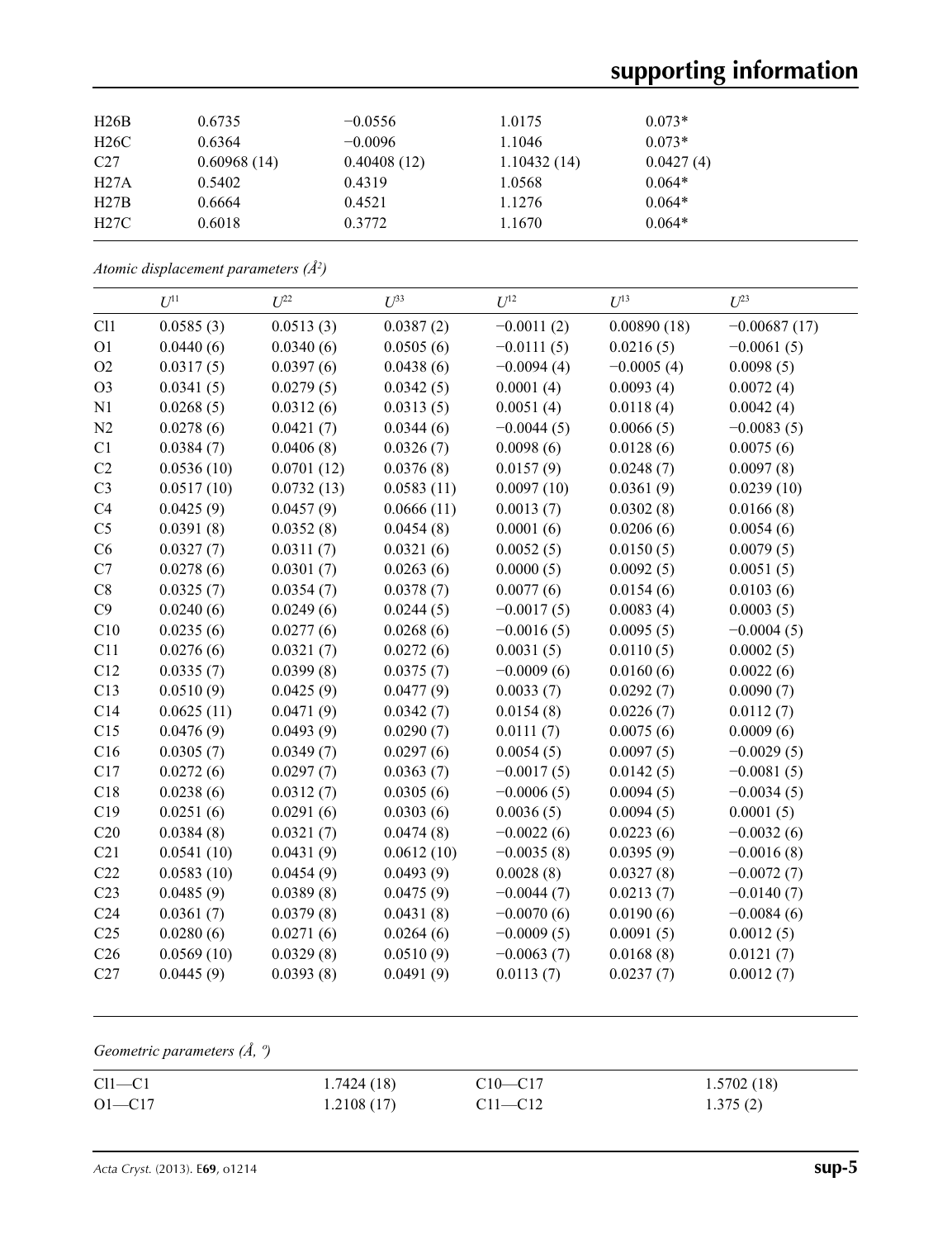| $O2 - C25$       | 1.2053(16) | $C11 - C16$        | 1.3918(18) |
|------------------|------------|--------------------|------------|
| $O3 - C25$       | 1.3269(15) | $C12 - C13$        | 1.392(2)   |
| $O3 - C26$       | 1.4406(18) | $C12 - H12$        | 0.9300     |
| $N1 - C8$        | 1.4536(18) | $C13-C14$          | 1.381(3)   |
| $N1 - C10$       | 1.4550(16) | $C13 - H13$        | 0.9300     |
| $N1 - C27$       | 1.4556(19) | $C14 - C15$        | 1.379(3)   |
| $N2 - C17$       | 1.3582(19) | $C14 - H14$        | 0.9300     |
| $N2 - C16$       | 1.399(2)   | $C15 - C16$        | 1.382(2)   |
| $N2-H2A$         | 0.8600     | $C15 - H15$        | 0.9300     |
| $C1-C2$          | 1.387(2)   | $C18 - C19$        | 1.5194(19) |
| $C1-C6$          | 1.392(2)   | $C18 - H18A$       | 0.9700     |
| $C2-C3$          | 1.377(3)   | $C18 - H18B$       | 0.9700     |
| $C2-H2$          | 0.9300     | $C19 - C24$        | 1.385(2)   |
| $C3-C4$          | 1.369(3)   | $C19 - C20$        | 1.387(2)   |
| $C3-H3$          | 0.9300     | $C20 - C21$        | 1.377(2)   |
| $C4 - C5$        | 1.384(2)   | $C20 - H20$        | 0.9300     |
|                  |            |                    |            |
| $C4 - H4$        | 0.9300     | $C21 - C22$        | 1.380(3)   |
| $C5-C6$          | 1.396(2)   | $C21 - H21$        | 0.9300     |
| $C5 - H5$        | 0.9300     | $C22-C23$          | 1.367(2)   |
| $C6-C7$          | 1.5146(19) | $C22-H22$          | 0.9300     |
| $C7-C8$          | 1.533(2)   | $C23-C24$          | 1.383(2)   |
| $C7 - C9$        | 1.5794(17) | $C23 - H23$        | 0.9300     |
| $C7 - H7$        | 0.9800     | $C24 - H24$        | 0.9300     |
| $C8 - H8A$       | 0.9700     | $C26 - H26A$       | 0.9600     |
| $C8 - H8B$       | 0.9700     | $C26 - H26B$       | 0.9600     |
| $C9 - C25$       | 1.5353(18) | C26-H26C           | 0.9600     |
| $C9 - C18$       | 1.5438(18) | $C27 - H27A$       | 0.9600     |
| $C9 - C10$       | 1.5980(18) | $C27 - H27B$       | 0.9600     |
| $C10-C11$        | 1.5162(18) | C27-H27C           | 0.9600     |
|                  |            |                    |            |
| $C25 - 03 - C26$ | 116.79(11) | $C14 - C13 - C12$  | 120.31(16) |
| $C8 - N1 - C10$  | 107.39(10) | $C14 - C13 - H13$  | 119.8      |
| $C8 - N1 - C27$  | 114.12(12) | $C12 - C13 - H13$  | 119.8      |
| $C10 - N1 - C27$ | 115.75(11) | $C15-C14-C13$      | 121.51(15) |
| $C17 - N2 - C16$ | 111.80(11) | $C15-C14-H14$      | 119.2      |
| $C17 - N2 - H2A$ | 124.1      | $C13 - C14 - H14$  | 119.2      |
| $C16 - N2 - H2A$ | 124.1      | $C14 - C15 - C16$  | 117.31(15) |
| $C2-C1-C6$       | 122.10(16) | $C14 - C15 - H15$  | 121.3      |
| $C2-C1-C11$      | 117.02(14) | $C16 - C15 - H15$  | 121.3      |
| $C6-C1-C11$      | 120.89(12) | $C15-C16-C11$      | 122.29(15) |
| $C3-C2-C1$       | 119.34(17) | $C15 - C16 - N2$   | 127.96(14) |
| $C3-C2-H2$       | 120.3      | $C11 - C16 - N2$   | 109.65(12) |
| $C1-C2-H2$       | 120.3      | $O1 - C17 - N2$    | 125.27(13) |
| $C4-C3-C2$       | 120.44(16) | $O1 - C17 - C10$   | 127.14(13) |
| $C4-C3-H3$       | 119.8      | $N2 - C17 - C10$   | 107.58(12) |
| $C2-C3-H3$       | 119.8      | $C19 - C18 - C9$   | 118.04(10) |
| $C3-C4-C5$       | 119.68(17) | $C19 - C18 - H18A$ | 107.8      |
| $C3-C4-H4$       | 120.2      | $C9 - C18 - H18A$  | 107.8      |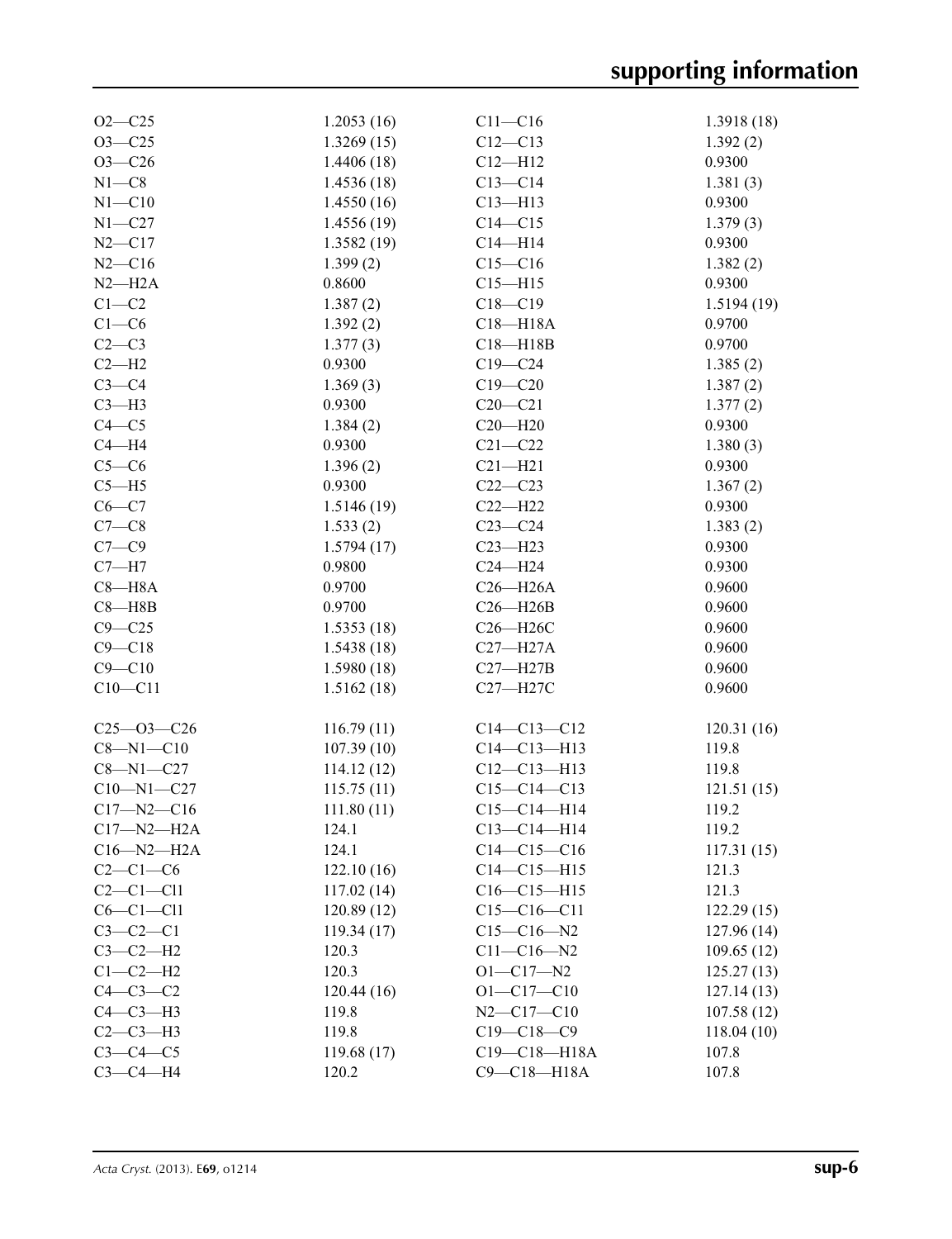| $C5-C4-H4$          | 120.2         | $C19 - C18 - H18B$     | 107.8         |
|---------------------|---------------|------------------------|---------------|
| $C4-C5-C6$          | 121.96(16)    | C9-C18-H18B            | 107.8         |
| $C4-C5-H5$          | 119.0         | H18A-C18-H18B          | 107.1         |
| $C6-C5-H5$          | 119.0         | $C24 - C19 - C20$      | 117.43(13)    |
| $C1-C6-C5$          | 116.47(14)    | $C24 - C19 - C18$      | 124.48(13)    |
| $C1-C6-C7$          | 121.63(13)    | $C20-C19-C18$          | 118.04(12)    |
| $C5 - C6 - C7$      | 121.78(13)    | $C21 - C20 - C19$      | 121.54(15)    |
| $C6-C7-C8$          | 112.74(11)    | $C21 - C20 - H20$      | 119.2         |
| $C6 - C7 - C9$      | 118.39(11)    | $C19 - C20 - H20$      | 119.2         |
| $C8 - C7 - C9$      | 105.17(10)    | $C20 - C21 - C22$      | 120.00(15)    |
| $C6-C7-H7$          | 106.6         | $C20 - C21 - H21$      | 120.0         |
| $C8-C7-H7$          | 106.6         | $C22-C21-H21$          | 120.0         |
| $C9 - C7 - H7$      | 106.6         | $C23 - C22 - C21$      | 119.39(15)    |
| $N1-C8-C7$          | 104.64(11)    | C23-C22-H22            | 120.3         |
| $N1-C8-H8A$         | 110.8         | $C21 - C22 - H22$      | 120.3         |
| $C7-C8-H8A$         | 110.8         | $C22-C23-C24$          | 120.50(15)    |
| $N1 - C8 - H8B$     | 110.8         | $C22-C23-H23$          | 119.7         |
|                     |               |                        |               |
| $C7-C8-HBB$         | 110.8         | $C24 - C23 - H23$      | 119.7         |
| $H8A - C8 - H8B$    | 108.9         | $C23-C24-C19$          | 121.13(14)    |
| $C25-C9-C18$        | 111.25(11)    | $C23-C24-H24$          | 119.4         |
| $C25-C9-C7$         | 108.29(10)    | C19-C24-H24            | 119.4         |
| $C18 - C9 - C7$     | 116.19(11)    | $O2 - C25 - O3$        | 122.21(12)    |
| $C25-C9-C10$        | 105.29(10)    | $O2 - C25 - C9$        | 125.61(12)    |
| $C18 - C9 - C10$    | 112.00(10)    | $O3 - C25 - C9$        | 112.13(10)    |
| $C7 - C9 - C10$     | 102.98(10)    | O3-C26-H26A            | 109.5         |
| $N1 - C10 - C11$    | 112.42(11)    | O3-C26-H26B            | 109.5         |
| $N1 - C10 - C17$    | 114.99(11)    | H26A-C26-H26B          | 109.5         |
| $C11 - C10 - C17$   | 100.54(10)    | ОЗ-С26-Н26С            | 109.5         |
| $N1 - C10 - C9$     | 101.95(10)    | H26A-C26-H26C          | 109.5         |
| $C11 - C10 - C9$    | 117.69(11)    | H26B-C26-H26C          | 109.5         |
| $C17 - C10 - C9$    | 109.87(10)    | $N1-C27-H27A$          | 109.5         |
| $C12 - C11 - C16$   | 119.35(13)    | $N1-C27-H27B$          | 109.5         |
| $C12 - C11 - C10$   | 131.30(12)    | H27A-C27-H27B          | 109.5         |
| $C16 - C11 - C10$   | 109.25(12)    | N1-C27-H27C            | 109.5         |
| $C11 - C12 - C13$   | 119.14(14)    | H27A-C27-H27C          | 109.5         |
| $C11 - C12 - H12$   | 120.4         | H27B-C27-H27C          | 109.5         |
| $C13 - C12 - H12$   | 120.4         |                        |               |
|                     |               |                        |               |
| $C6-C1-C2-C3$       | 0.7(2)        | $C17-C10-C11-C16$      | $-8.30(14)$   |
| $Cl1-C1-C2-C3$      | $-178.80(14)$ | $C9 - C10 - C11 - C16$ | 110.91(13)    |
| $C1 - C2 - C3 - C4$ | 0.1(3)        | $C16-C11-C12-C13$      | $-2.8(2)$     |
| $C2 - C3 - C4 - C5$ | $-0.9(3)$     | $C10-C11-C12-C13$      | $-178.68(15)$ |
| $C3 - C4 - C5 - C6$ | 1.0(3)        | $C11-C12-C13-C14$      | 0.6(2)        |
| $C2 - C1 - C6 - C5$ | $-0.6(2)$     | $C12-C13-C14-C15$      | 1.4(3)        |
| $Cl1-C1-C6-C5$      | 178.88(11)    | $C13-C14-C15-C16$      | $-1.1(2)$     |
| $C2 - C1 - C6 - C7$ | 175.46(14)    | $C14-C15-C16-C11$      | $-1.2(2)$     |
| $Cl1-C1-C6-C7$      | $-5.07(19)$   | $C14-C15-C16-N2$       | 174.75(15)    |
| $C4 - C5 - C6 - C1$ | $-0.3(2)$     | $C12-C11-C16-C15$      | 3.2(2)        |
|                     |               |                        |               |